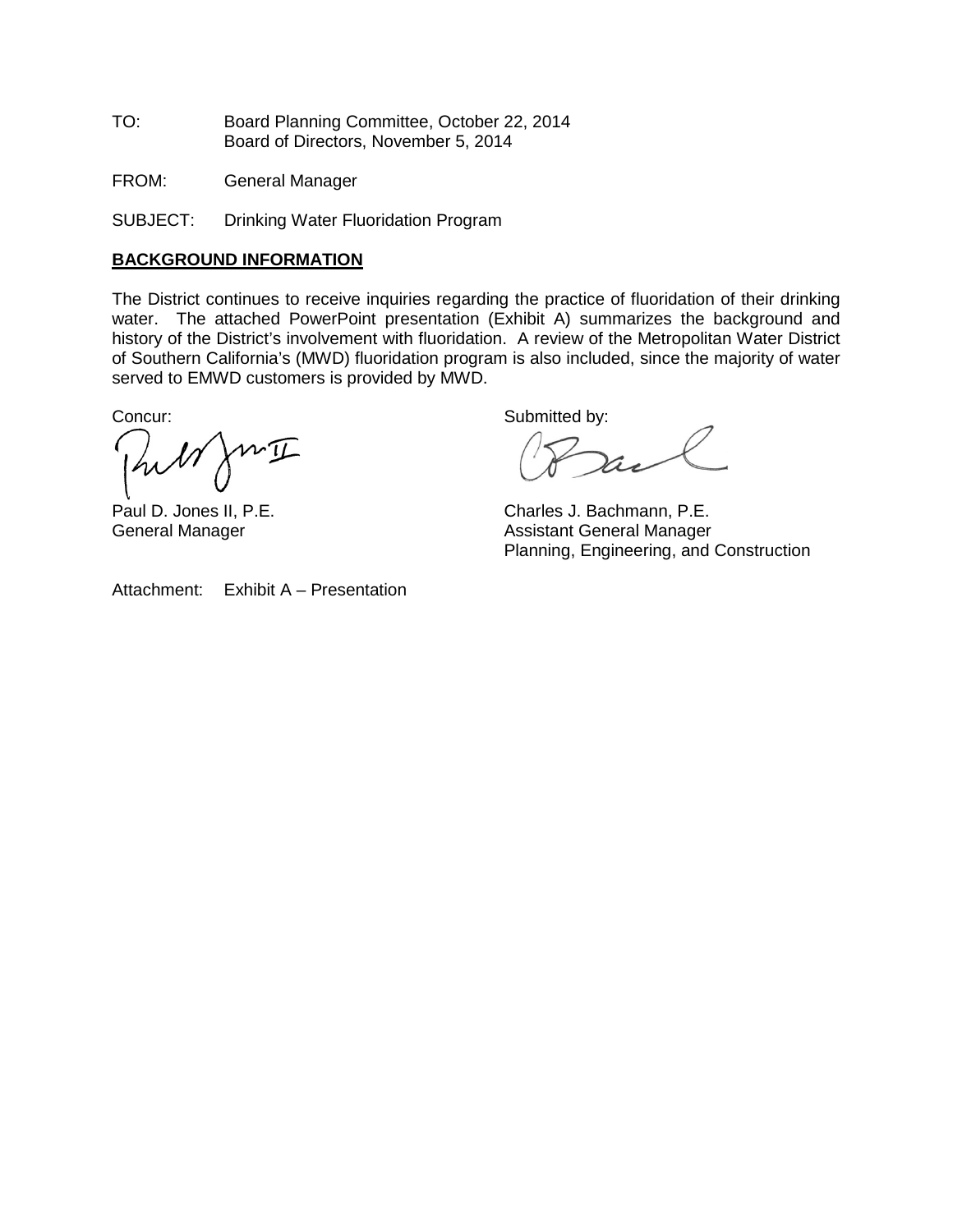



#### **EASTERN MUNICIPAL WATER DISTRICT**

# **Drinking Water Fluoridation Program**

**Jayne Joy, P.E. Director, Environmental & Regulatory Compliance November 5, 2014**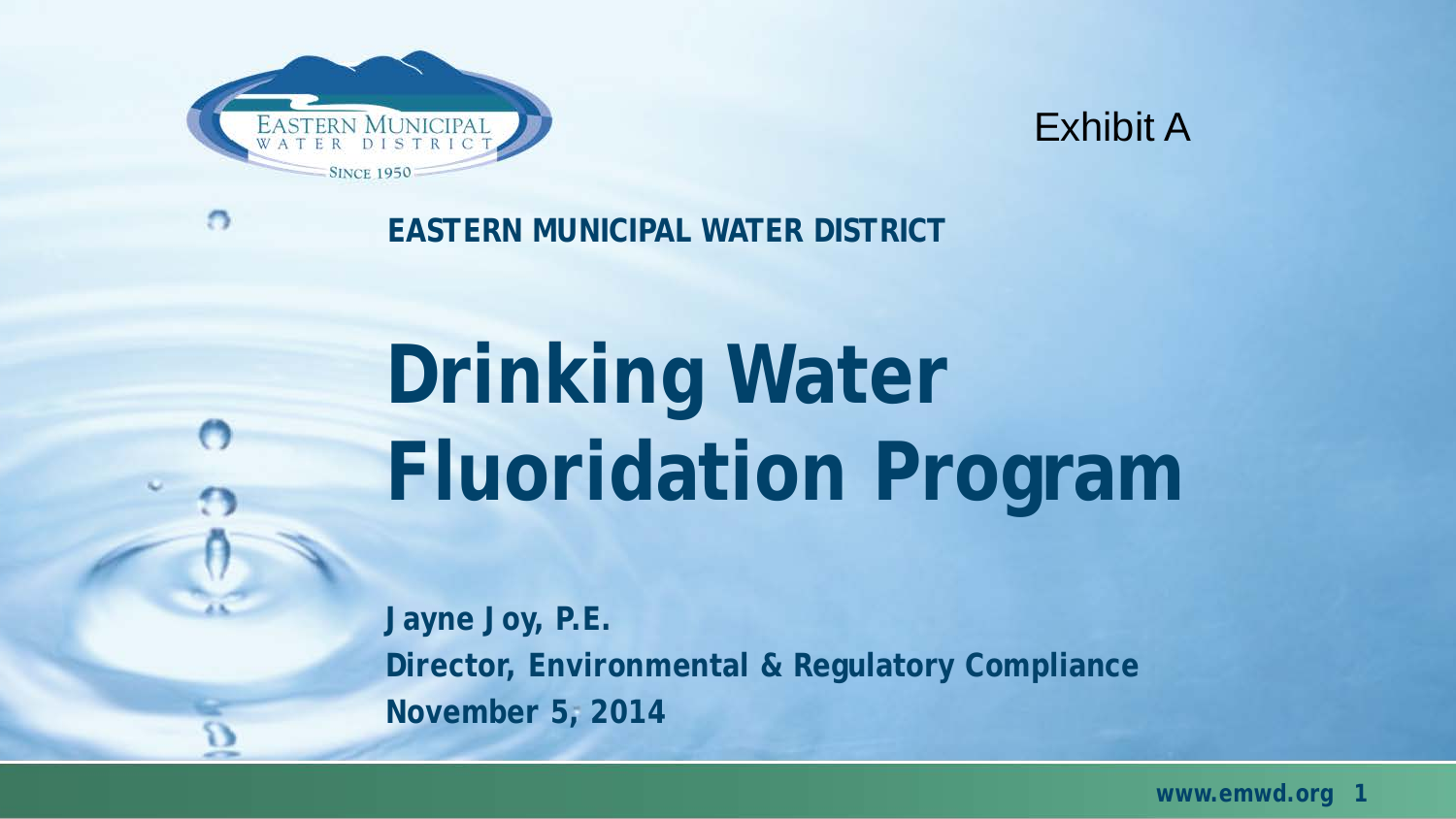

- Background of Fluoridation
- Regulatory Drivers
- Metropolitan Water District Activities
- EMWD Activities
- Current Status
- Recommendations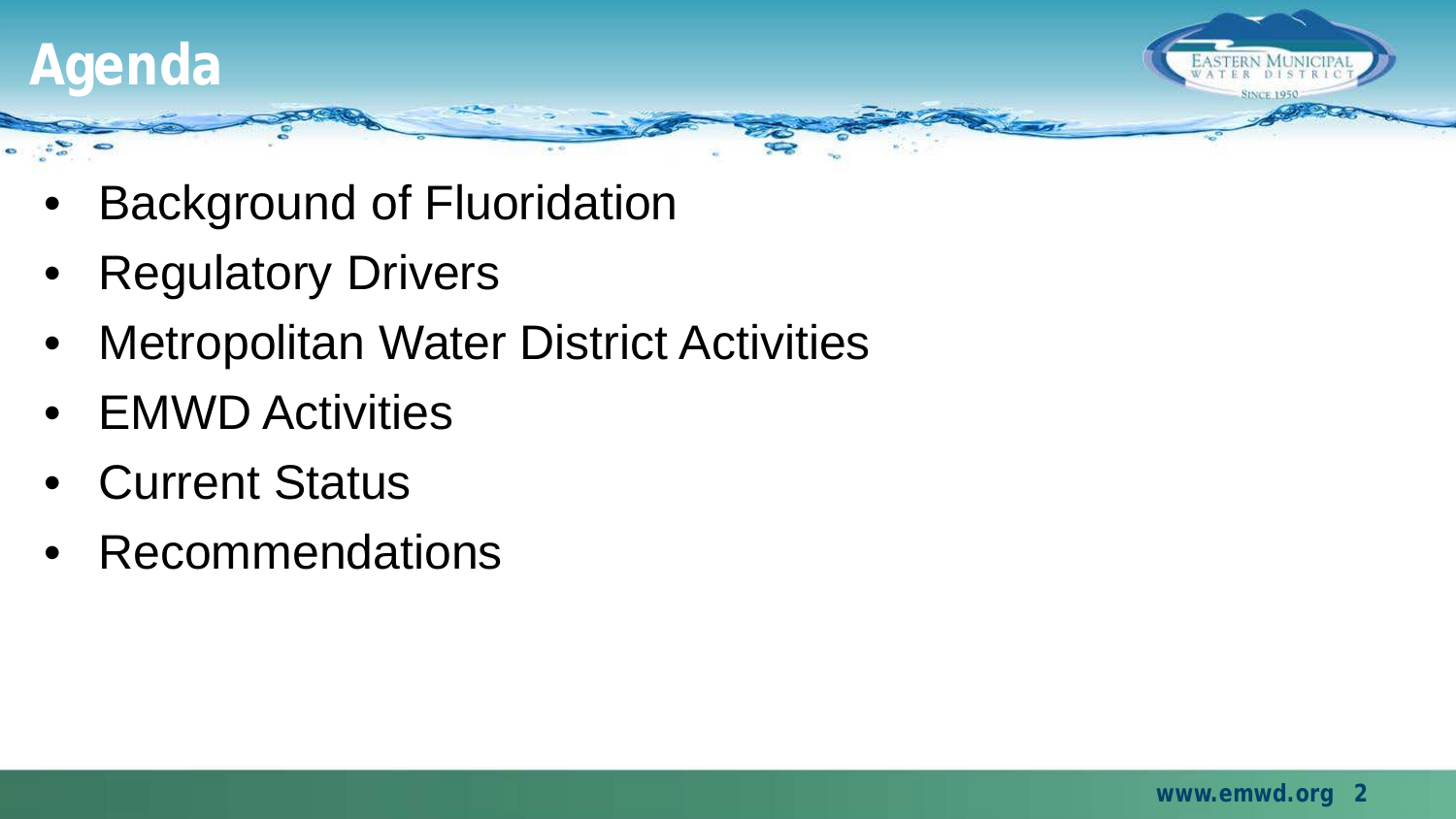## **Background of Fluoridation**

- 
- Fluoride is a naturally occurring compound found in surface water and groundwater
- Fluoride's benefit for teeth was discovered in the 1930s, scientists observed low tooth decay in people with natural fluoride in their water
- Fluoride helps teeth resist decay by strengthening the tooth enamel and reversing newly formed cavities
- Fluoride has been added to US drinking water since 1945, and 43 out of the 50 largest cities fluoridate their drinking water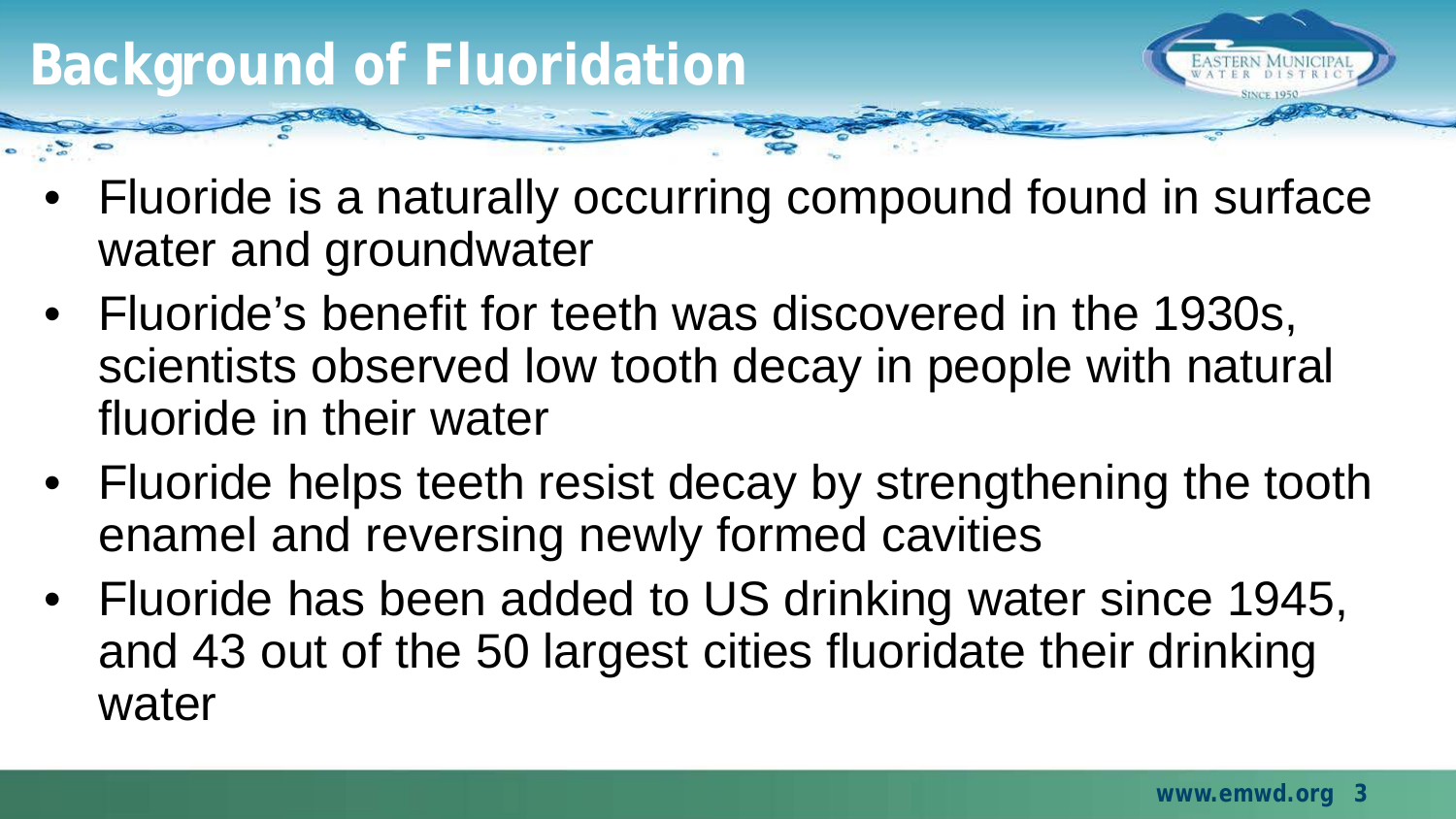

California Code of Regulations, Title 22, Sections 64433-64434

- Requires fluoridation of drinking water systems with more than 10,000 service connections, if funds are available.
- Sets levels of fluoride in drinking water:
	- o Optimal level is 0.7 to 0.8 mg/l
	- o Systems operating range is 0.6 mg/l to 1.3 mg/l
	- o Upper limit or maximum contaminant level of 2.0 mg/l
- Sets monitoring, reporting, notification, and operating requirements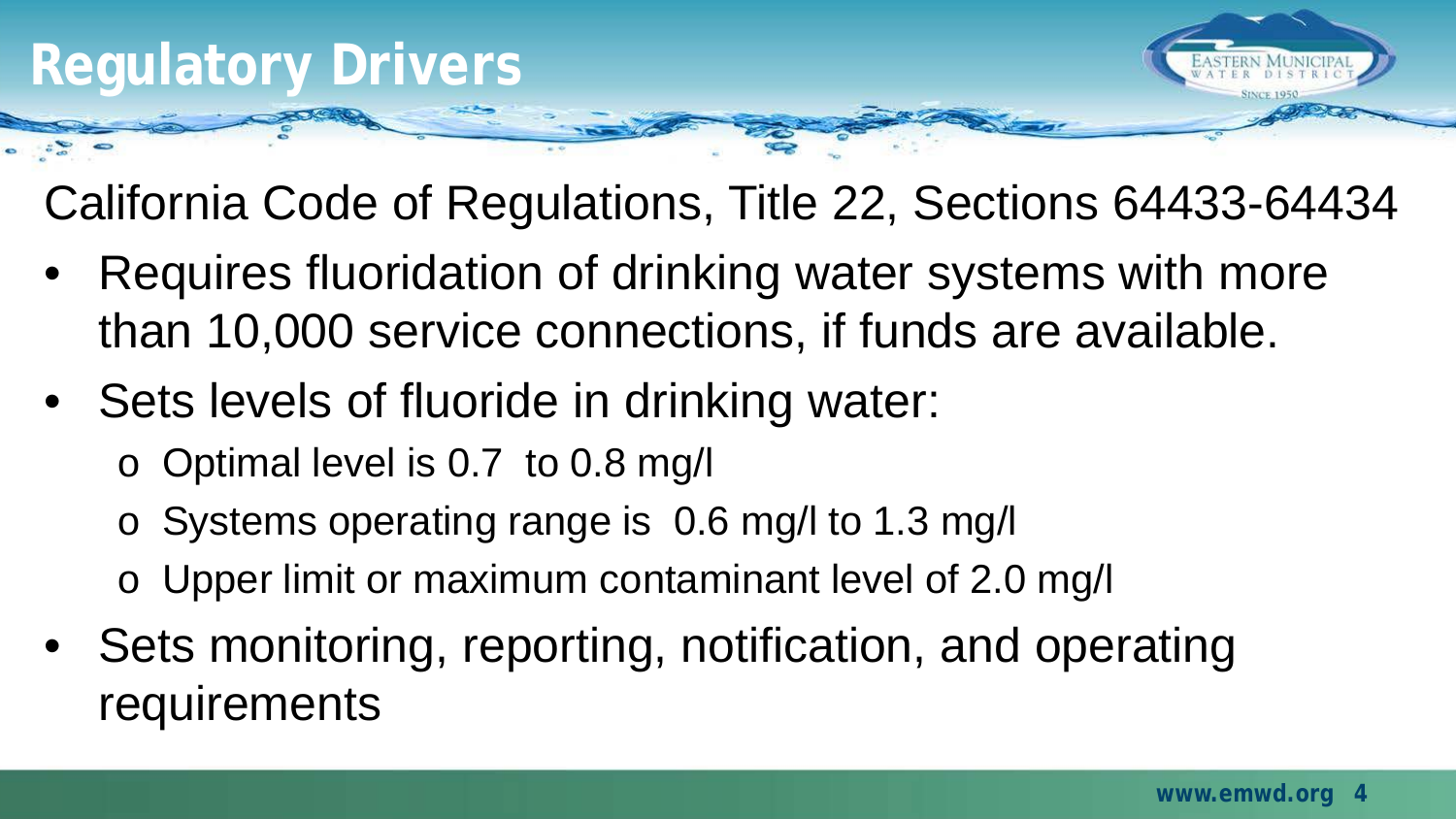Metropolitan Water District (MWD) Activities:

- Seven Public Officials and Six Southern California Counties urged the MWD Board to fluoridate its supplies
- In February 2003, MWD adopted a policy that fluoridation would be added to the treatment processes
- In September 2003, the California Dental Association Foundation and the California Fluoridation 2010 Work Group provided MWD with \$5.5 Million in grant monies for fluoridation systems at its five treatment facilities
- In 2007, fluoridation systems were installed at the Mills and Skinner Water Filtration Plants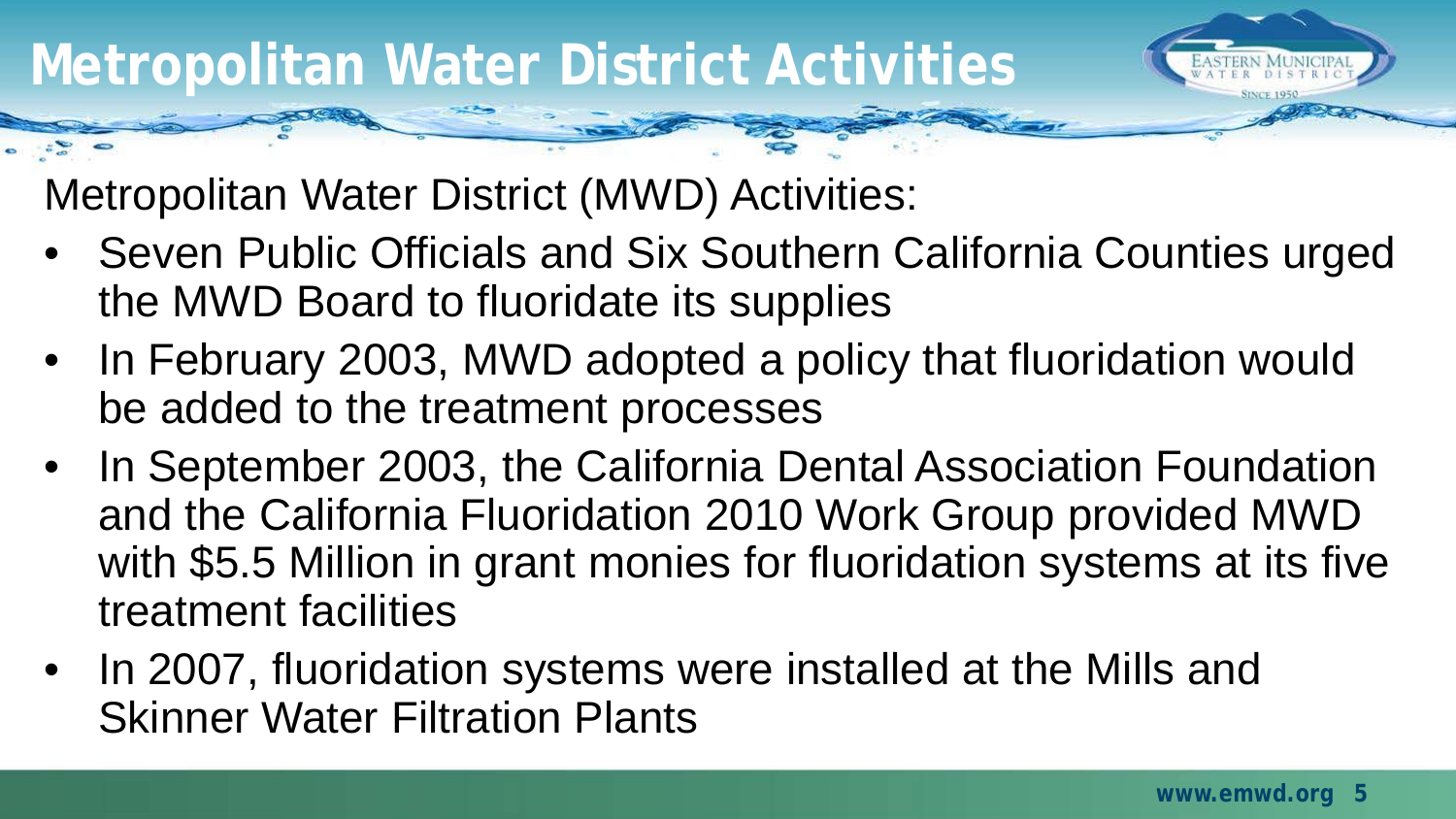## **EMWD Activities**



- To provide the optimal level of fluoride throughout EMWD's drinking water system, it was decided to build fluoridation facilities and have them on line at the same time as MWD facilities
- In 2007, EMWD provided customer notification of its fluoridation plans along with MWD's plans

 $s_{out}$ 

mly have

here

nning of need to

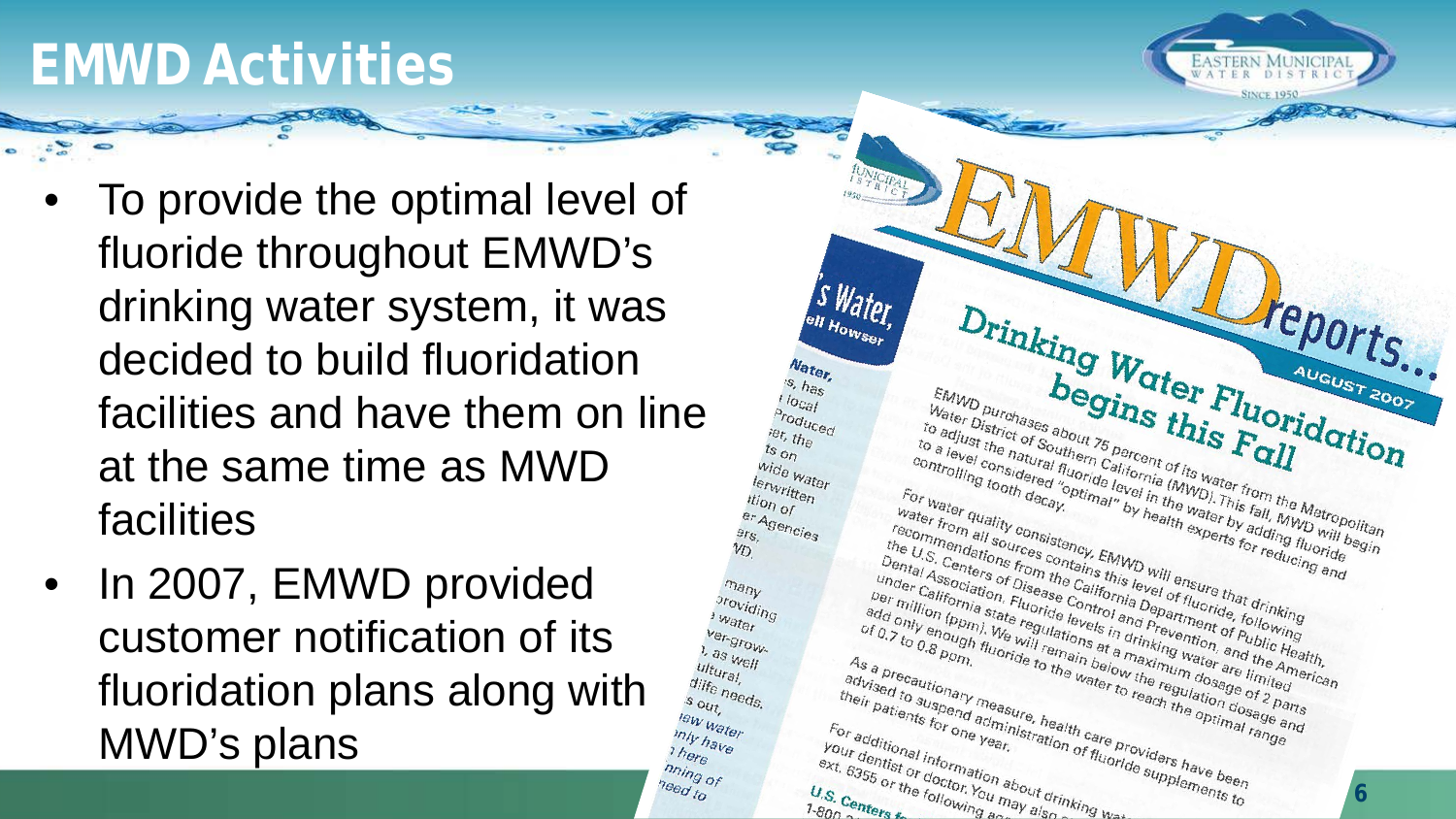

- By the end of 2008 EMWD added fluoridation systems to the Hemet and Perris Water Filtration Plants and eight wells
- Two wells were equipped in 2010 and all new wells will have fluoridation systems
- The State inspected and approved the systems
- The facilities were built at the onset of the economic downturn, EMWD elected to delay startup of the fluoridation systems
- EMWD notified the State in July 2009 that the fluoridation program will be placed on hold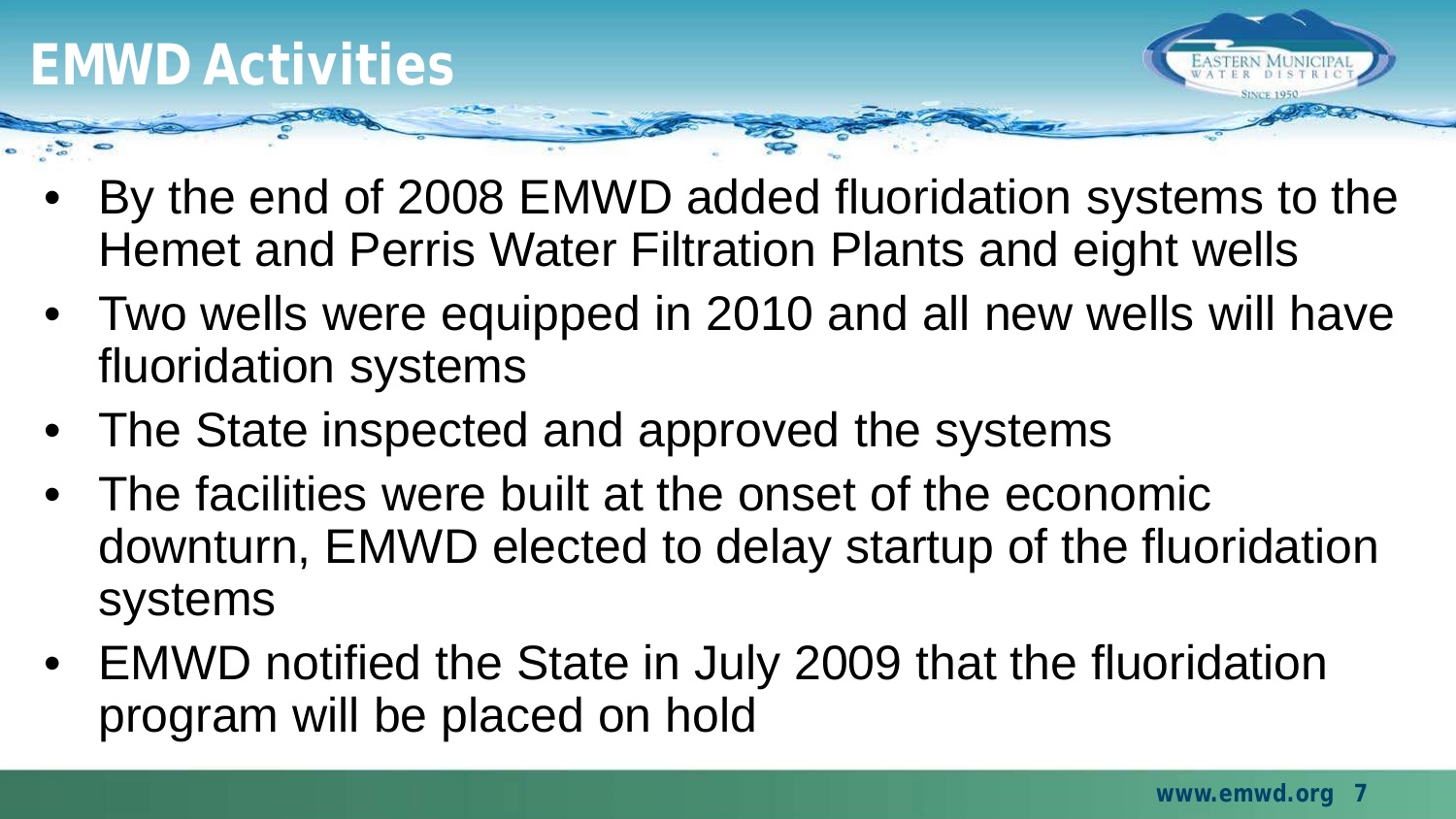#### **Current Status**



- MWD's fluoridation systems are operational at Mills and Skinner
- EMWD's Facilities and Wells are not fluoridated
- Local wells have some low levels of naturally occurring fluoride
- Fluoride levels are reported in the Consumer Confidence Report

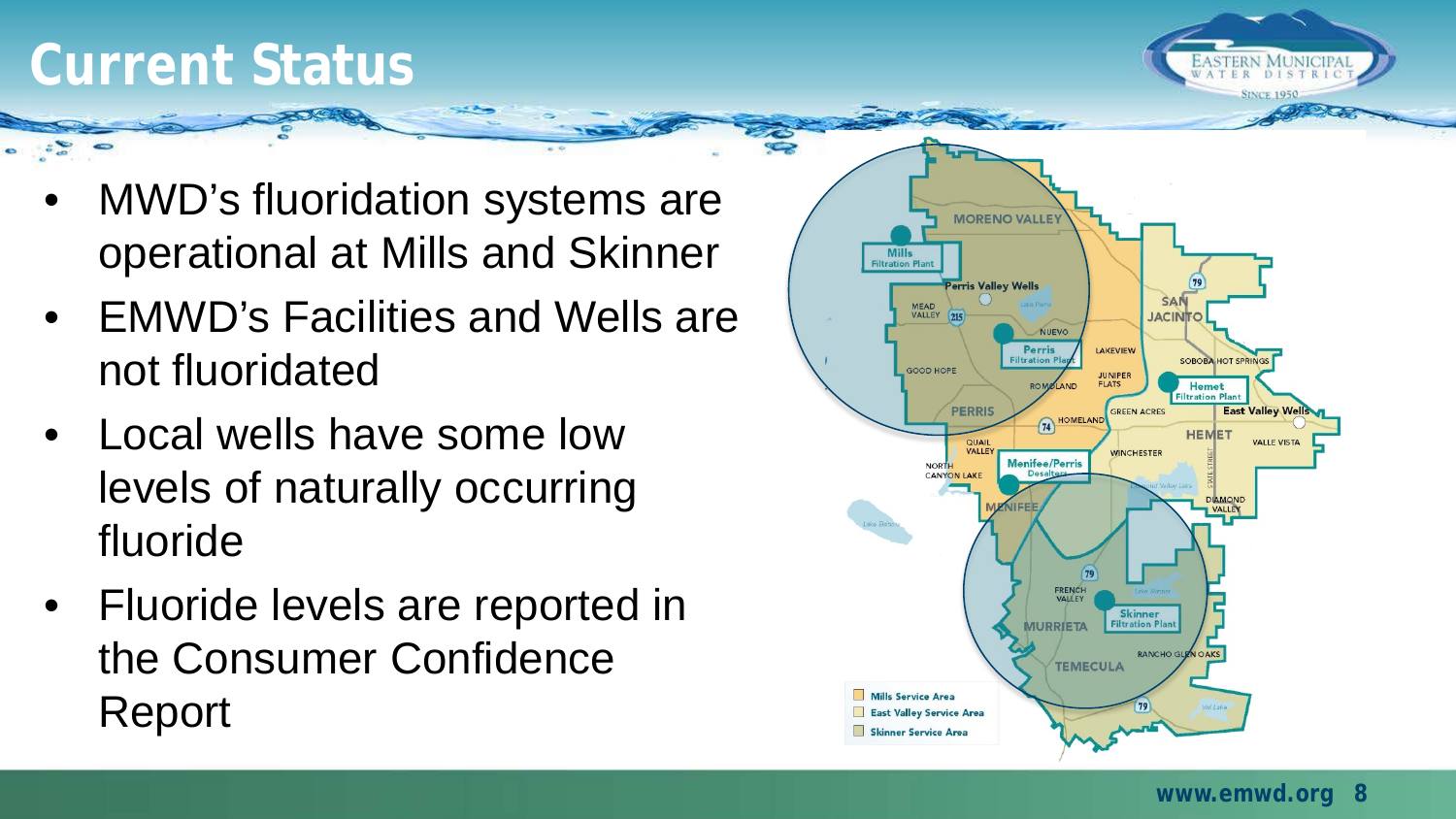

To start fluoridation, EMWD needs to:

- Inspect facilities and make any necessary repairs
- Develop a contract to purchase Hydrofluorosilicic acid (HF)
- Review Process Hazard Assessment and train staff
- Obtain approval from the State to initiate fluoridation
- Develop a monitoring program
- Notify consumers, pharmacists, dentists, and physicians in the service area of intent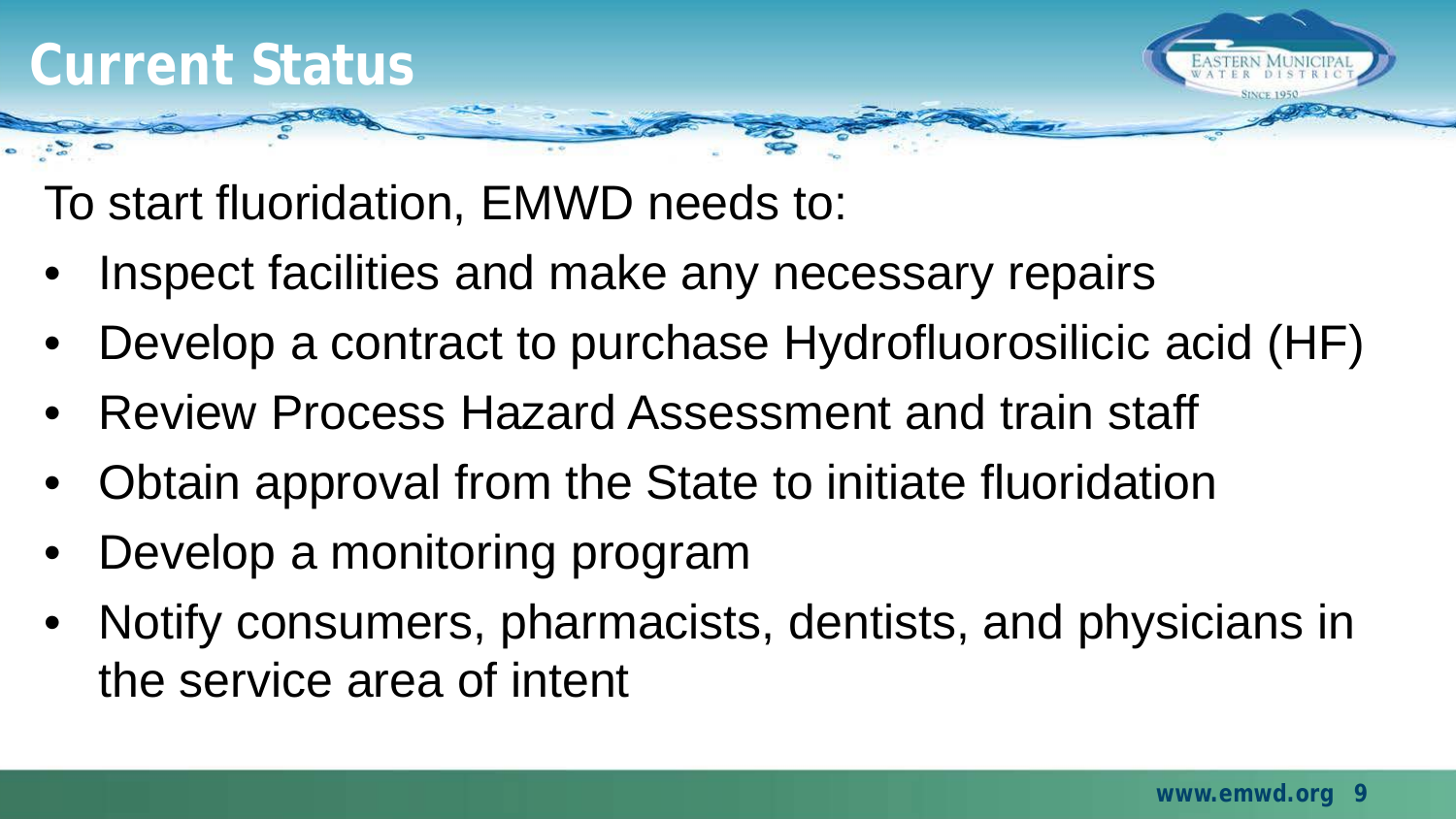## **Current Status**



Calls about fluoridation are informed:

- That only MWD water is fluoridated
- Of the fluoride level in their water
- Of the Informational websites from Centers for Disease Control and Prevention, American Dental Association, State's Division of Drinking Water, and MWD
- About In-home treatment options to remove fluoride, if asked

Fluoride levels are provided annually in the Consumer Confidence Report

**FASTERN MUNICIPAL WATER DISTRICT** 

#### **Your 2013 Water Quality**

Consumer Confidence Report | ISSUED JULY 2014 | www.emwd.org



Eastern Municipal Water District (EMWD) wants you, our valued customer, to be confident the drinking water EMWD serves is safe. This annual water quality report provides important information about the source(s) of your water and the tests used to ensure your tap water is safe and healthy to drink



#### **Why You Should Read This Report**

This year's drinking water quality report... · Examines how EMWD ensures your drinking water

is safe, high quality, and reliable · Provides science-based data and facts about the sources, quality, and safety of your drinking water

· Explains how customers can choose to receive future water quality reports electronically



**Our Continuing Commitment to You** 

EMWD and its trained, certified water quality professionals are committed to...

- . Providing high quality, safe drinking water at the lowest price possible
- . Monitoring and testing the water we serve to optimize quality and ensure it is always safe to drink
- Finding and developing new water supply sources to ensure<br>continued reliability for our customers<br>• Providing educated staff to answer any questions from our customers
-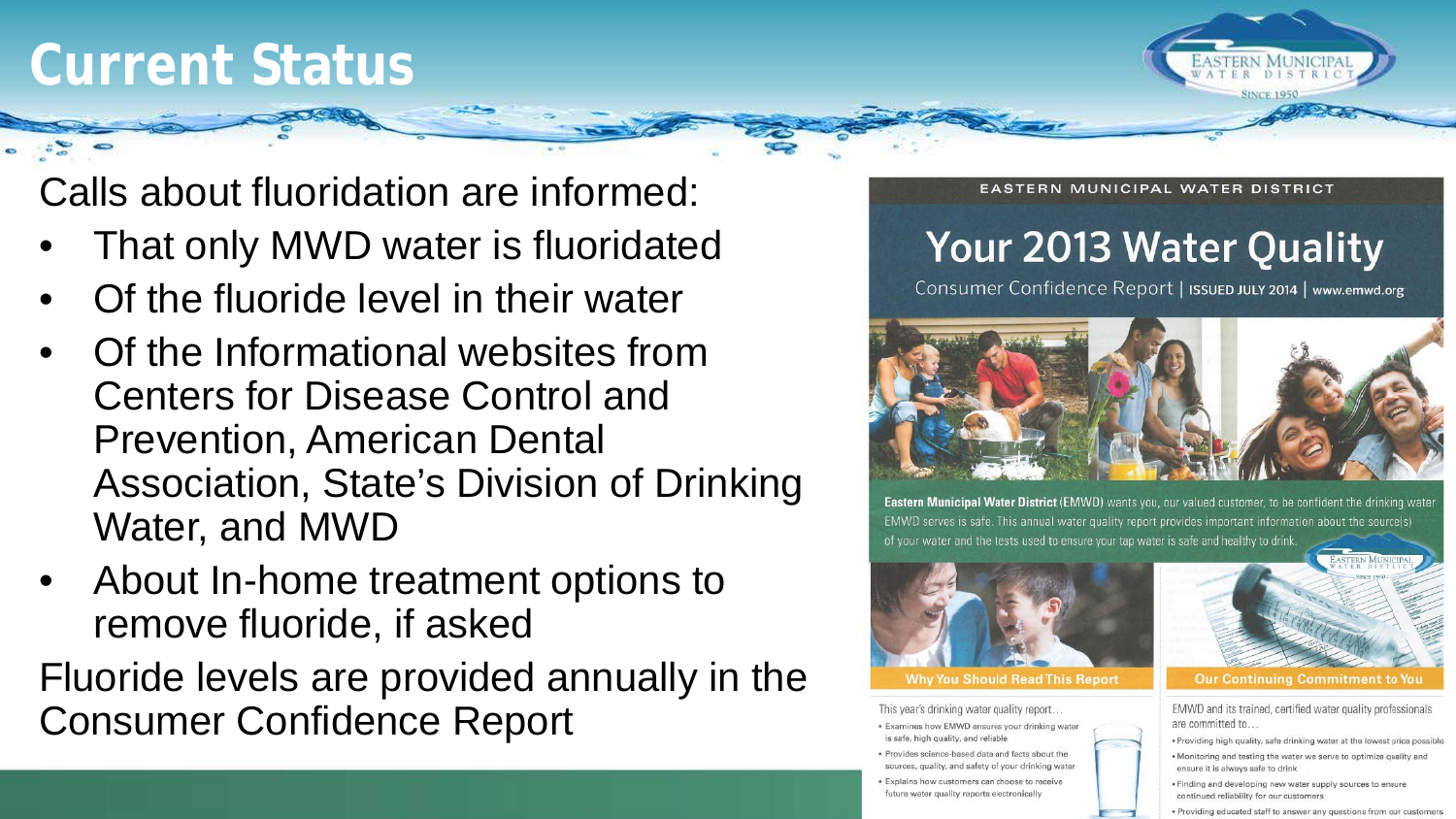

Maintain current drinking water treatment requirements and do not implement a fluoridation program

- Beyond what is currently being provided by MWD, EMWD has not received any customer requests for fluoridation of its drinking water supply
- A fluoridation system will increase operational costs at a time when the economy is still in recovery
- There is still no clear consensus on the need or acceptance for additional fluoridation of the drinking water system